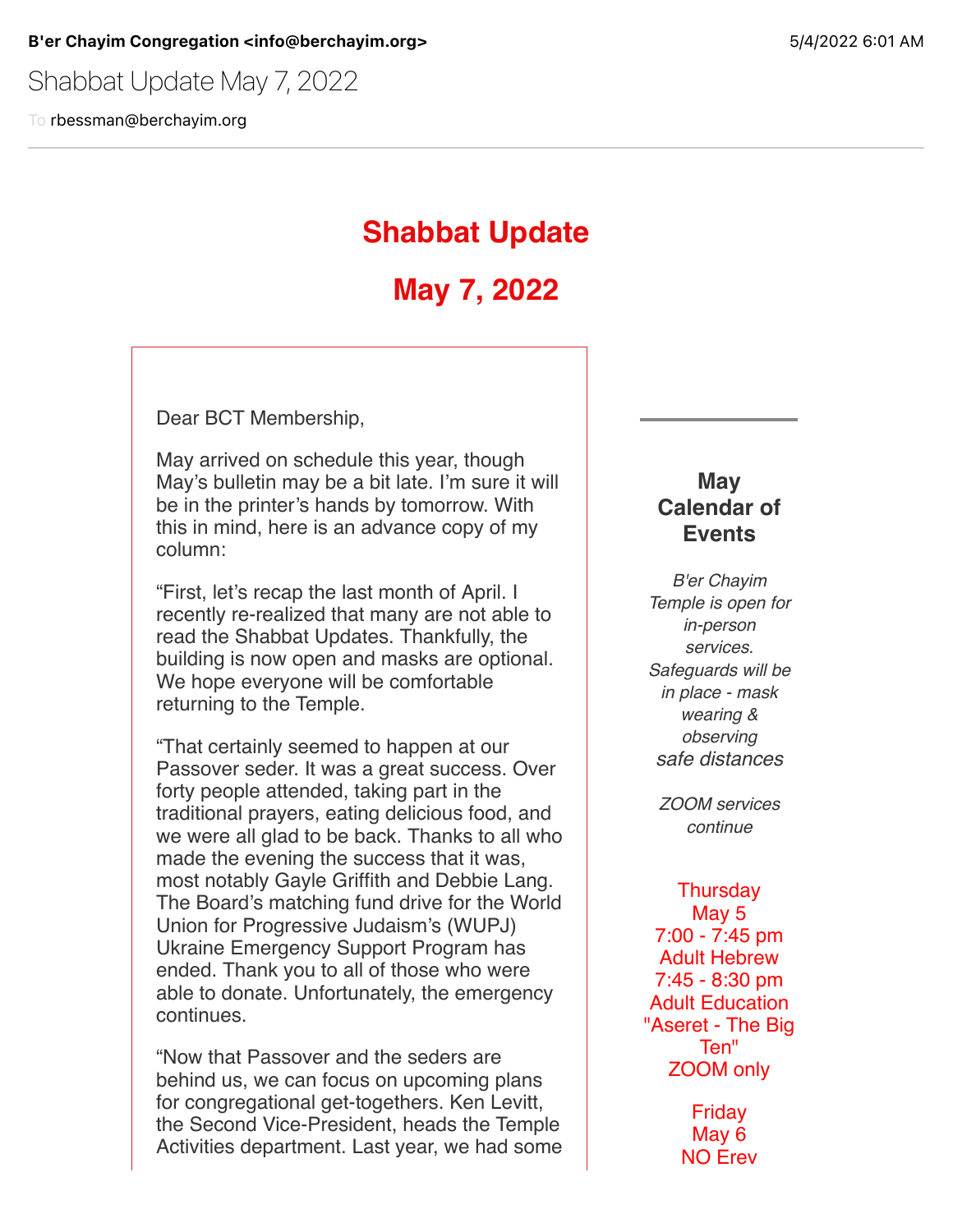fine plans that went unrealized. This year should be different; COVID is no longer the pandemic it was—at least in this country. Here's hoping it stays that way! Many people are making up for lost travel, so we will try to schedule events when everyone is in town. What and when?

"We're thinking of something for everyone: cultural, culinary, social, and some muchneeded fun for our community. The weekly Shabbat Update (emailed Wednesday mornings) and the Home page of the temple website (www.berchayim.org) are always good places for finding current temple-related information.

"I heard that several people are interested in visiting Israel. I have several ideas about places to visit, but I would like to hear from everyone. Jerusalem, Tel Aviv, Haifa, Masada (and the Dead Sea), Safed are must-sees. The Negev and Eilat are also possibilities. Ten or eleven days seems to be a reasonable time. We are aiming for Spring 2023. Please share with me your thoughts while itineraries are flexible."

Jews the world over commemorate today as Yom HaZikaron for its fallen soldiers. Yom HaAztmaut (Israel's 4th of July) begins this evening. Tomorrow, Adult Hebrew at 7:00 pm precedes Adult Education beginning at 7:45 pm. Friday, Shalom Aleichem is at home—it is the first Shabbat of the week. Saturday morning services begin at 10:00 am. Hope to see you there.

Shabbat Shalom,

Cantor Richard Bessman

# This Week's Torah Portion

#### Shabbat Service

**Saturday** May 7 10:00 am Morning **Shabbat Service** In-Person & ZOOM

**Thursday** May 12 7:00 - 7:45 pm Adult Hebrew 7:45 - 8:30 pm Adult Education "Aseret - The Big Ten" ZOOM only

**Friday** May 13 7:30 pm Erev Shabbat **Service** In-Person & ZOOM

**Yahrzeits for week ending May 7**

Howard Feldstein

June Minkelgreen

Milton Beneman

Gary Kaplon

Goldie Klawan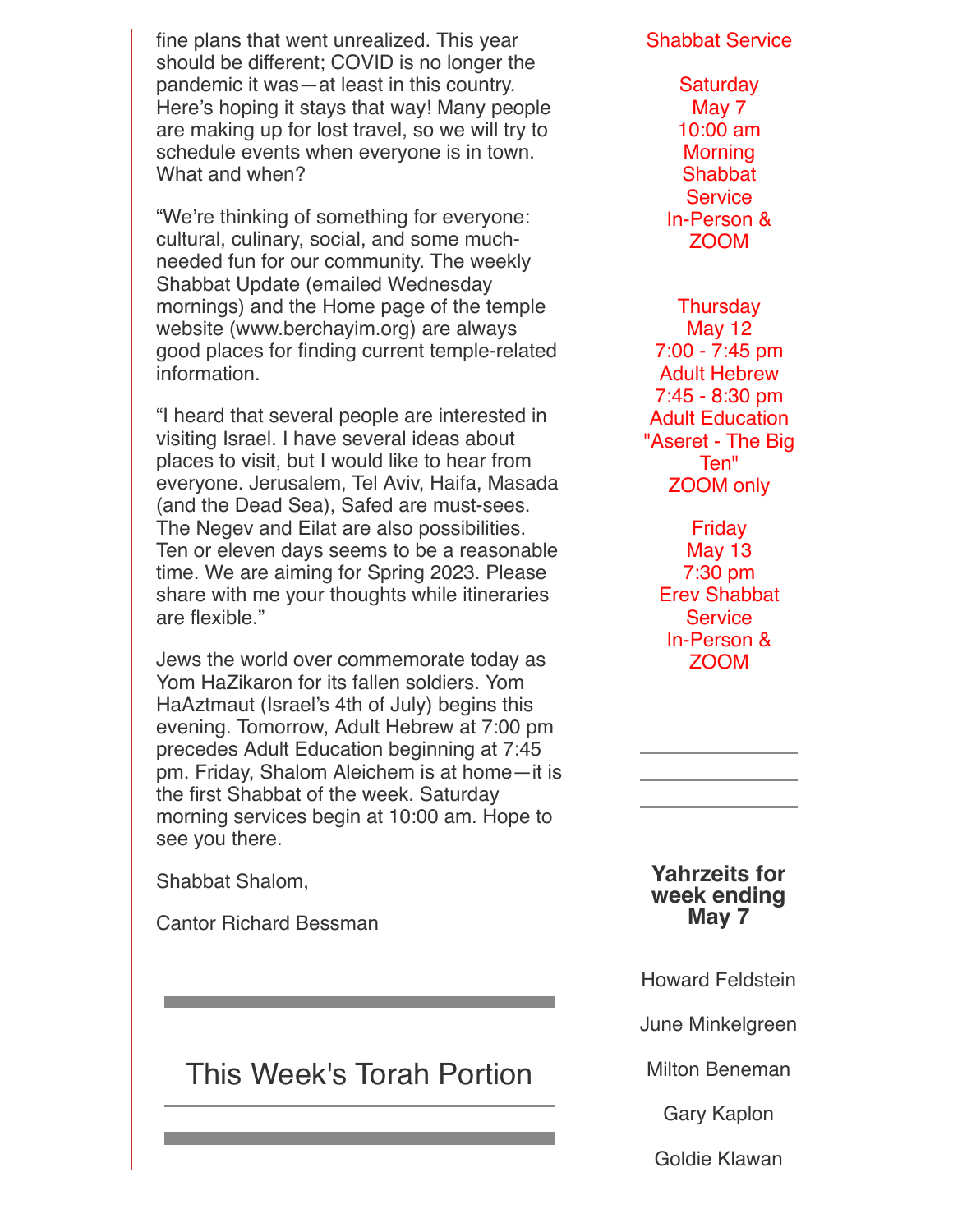*K'doshim*

**&ִ\$%ים**

# *[You Shall Be] Holy*

## *Leviticus 19:1-20:27*

Summary:

- God issues a variety of commandments, instructing the Israelites on how to be a holy people. (19:1-37)
- Various sex offenses are discussed and punishments for them are presented. (20:1-27)

Allan T Hirsh, Sr

. Dani Levi

George R. Beneman

Abraham **Rothstein** 

Hattie Brock

Seymour **Sallerson** 

## **Happy Birthday**

**5/3** Elena Manasse Audrey Litman Eli Litman

> **5/4** Katy Pallik

**5/5** Karina Yelin Steve Wollett

**5/7** Lisa Peskin Alex DeShong Sydnee DeShong

**5/15** Beshie Mandell

**5/18** Lyn Schwab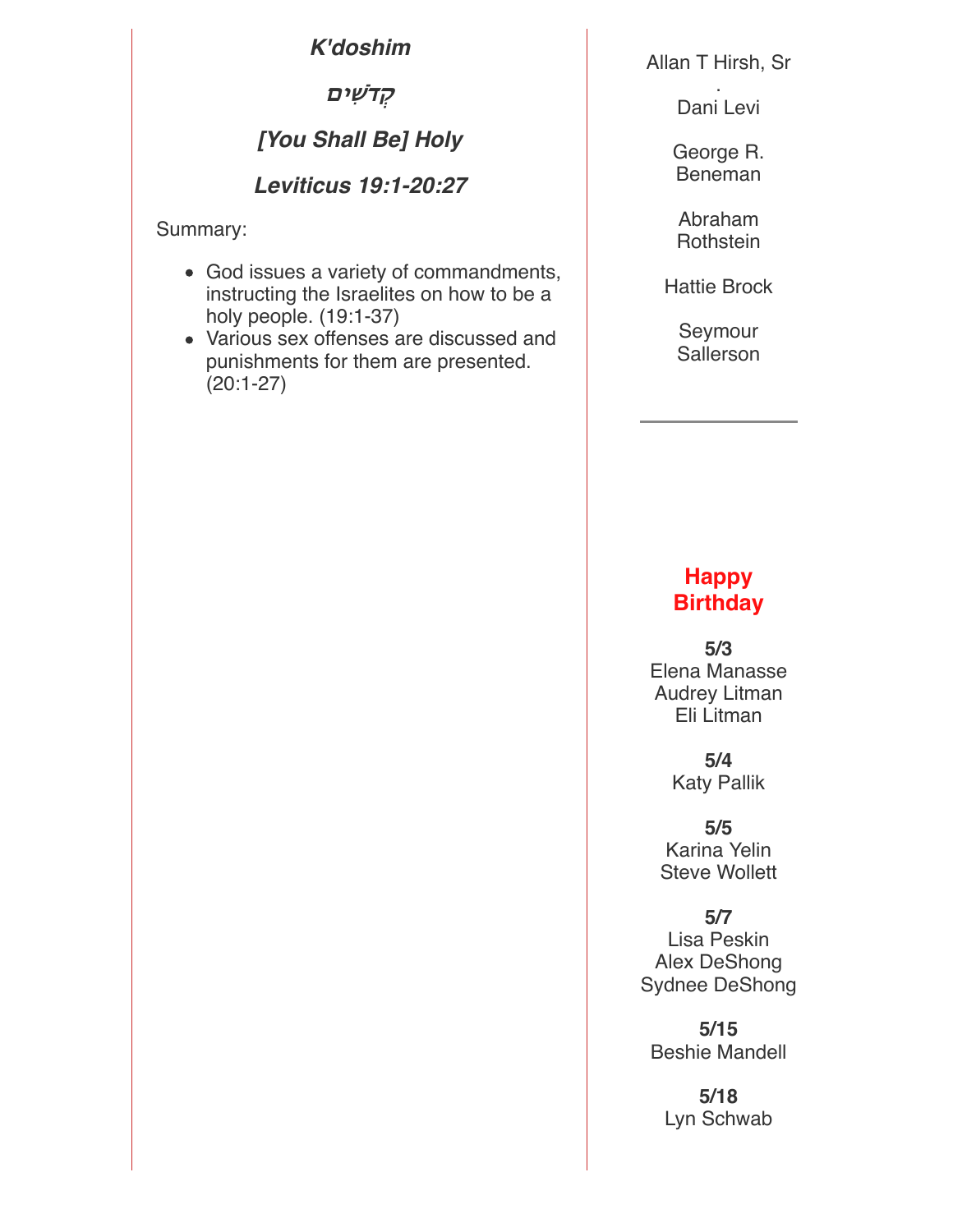**5/24** Tamar Clarke

> **5/27** Francine **Reynolds**

**5/29** Sylvan Feldstein

## **Happy Anniversary**

**May 27** Debbie & Chuck Lang

share your birthday and anniversaries dates with our friends and families...contact info@berchayim.org

a sa kacamatan ing Kabupatèn Kabupatèn Ing

B'er Chayim **Contact** Information:

Temple phone: 301-722-5688

Cantor Bessman email: rbessman@ berchayim.org

#### "Virtual" instructions -

*To watch on Zoom send an email to admin@berchayim.org and the ID and Password will be emailed back to you. The ZOOM Id and Password will be the*